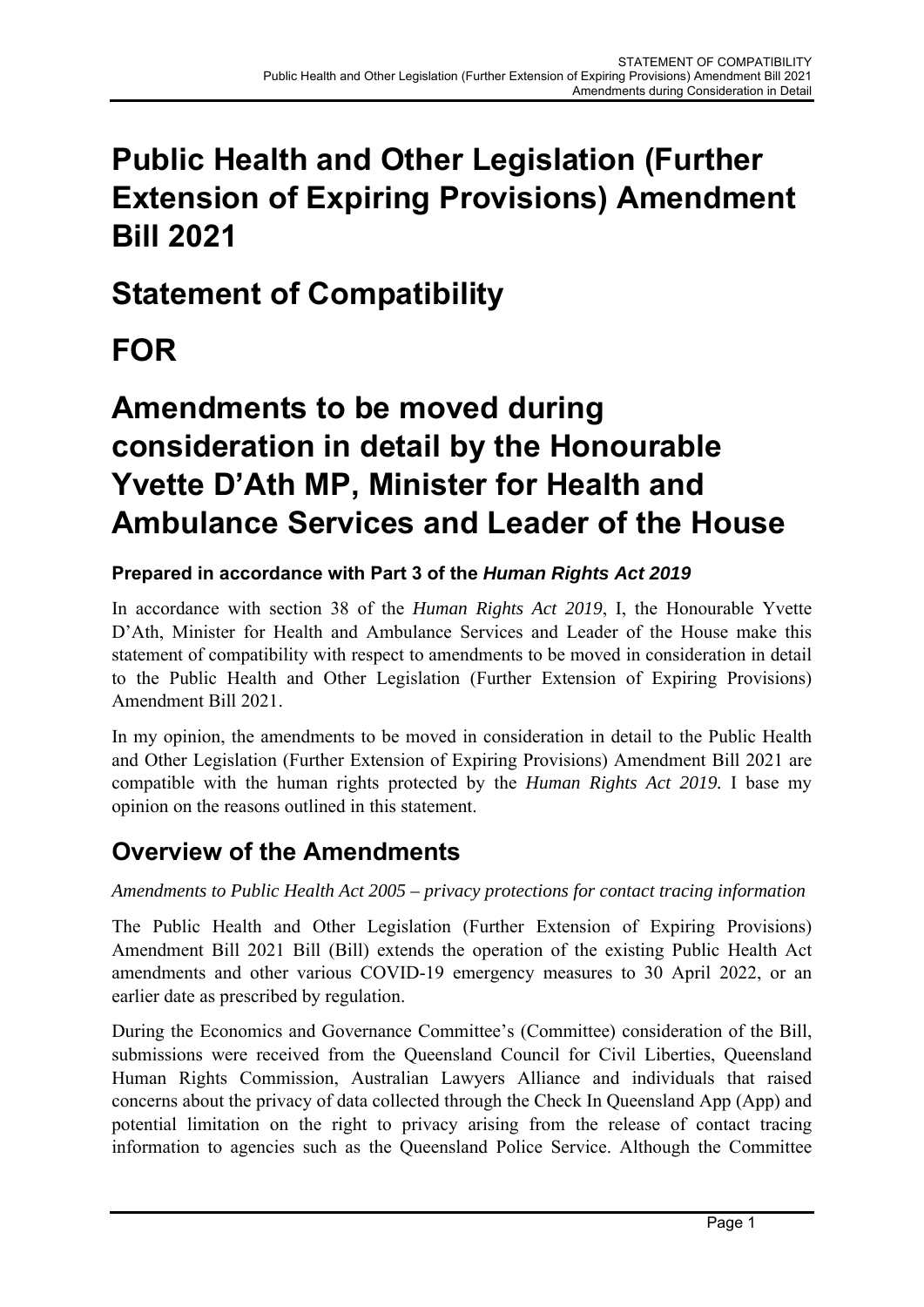noted stakeholders' concerns about the privacy of data collected through the App, it did not specifically comment on these issues.

The amendments to the Public Health Act will provide privacy protections for the personal information collected in accordance with the Chief Health Officer's (CHO) public health directions to assist with contact tracing for COVID-19. The amendments will apply to information collected through the App and other permitted methods. The amendments will prohibit the use and disclosure of this information, except for limited purposes including contact tracing or purposes related to contact tracing (for example, ensuring the integrity or security of the information), compliance, investigation or prosecution activities under relevant provisions of the Public Health Act related to contact tracing.

#### *Amendments to the Hospital and Health Boards Act 2011 and Public Health Act 2005 – appointment of more than one Deputy Chief Health Officer*

Section 53AA of the Hospital and Health Board Act enables the appointment of one Deputy Chief Health Officer (DCHO). The amendments to allow for the appointment of more than one DCHO will ensure appropriate support for the CHO in performing their functions.

#### *Amendments to the Holidays Act 1983 and Industrial Relations Act 2016*

As a result of the cancellation of the Royal Queensland Show in response to a South East Queensland COVID-19 lockdown, the show public holiday for the City of Brisbane and for the Moreton Bay and Scenic Rim local government areas were cancelled. The amendments to the *Holidays Act 1983* will provide for Friday 29 October 2021 as a public holiday in the area of Brisbane under the *City of Brisbane Act 2010* and for the Moreton Bay and Scenic Rim local government areas.

The amendments to the Holidays Act will also provide the Minister with authority to change the 29 October 2021 public holiday to another date, if the Minister considers it is necessary or desirable to do so, by publishing a notice on the Department's website.

The amendments also include a minor consequential amendment to the *Industrial Relations Act 2016* to ensure the proposed public holiday is recognised for industrial relations purposes.

#### *Repeal of the Personalised Transport Ombudsman Act 2019 and an amendment to the Transport Operations (Passenger Transport) Act 1994*

The *Personalised Transport Ombudsman Act 2019* provides for the establishment of the Personalised Transport Ombudsman to help resolve complaints relating to personalised transport services. The Personalised Transport Ombudsman was expected to be appointed in 2020 but the appointment and commencement of the legislation was deferred due to the impacts of the COVID-19 pandemic on industry.

The Department of Transport and Main Roads has since reviewed the objectives of the *Personalised Transport Ombudsman Act 2019*, focusing on issues raised by the former Transport and Public Works Committee and industry submissions during committee consideration of the Bill for the *Personalised Transport Ombudsman Act 2019* (the Review). The Review noted that industry is recovering from impacts of the pandemic and did not support further regulation at this time. The Review also determined that the cost of establishing the Personalised Transport Ombudsman and administering the *Personalised*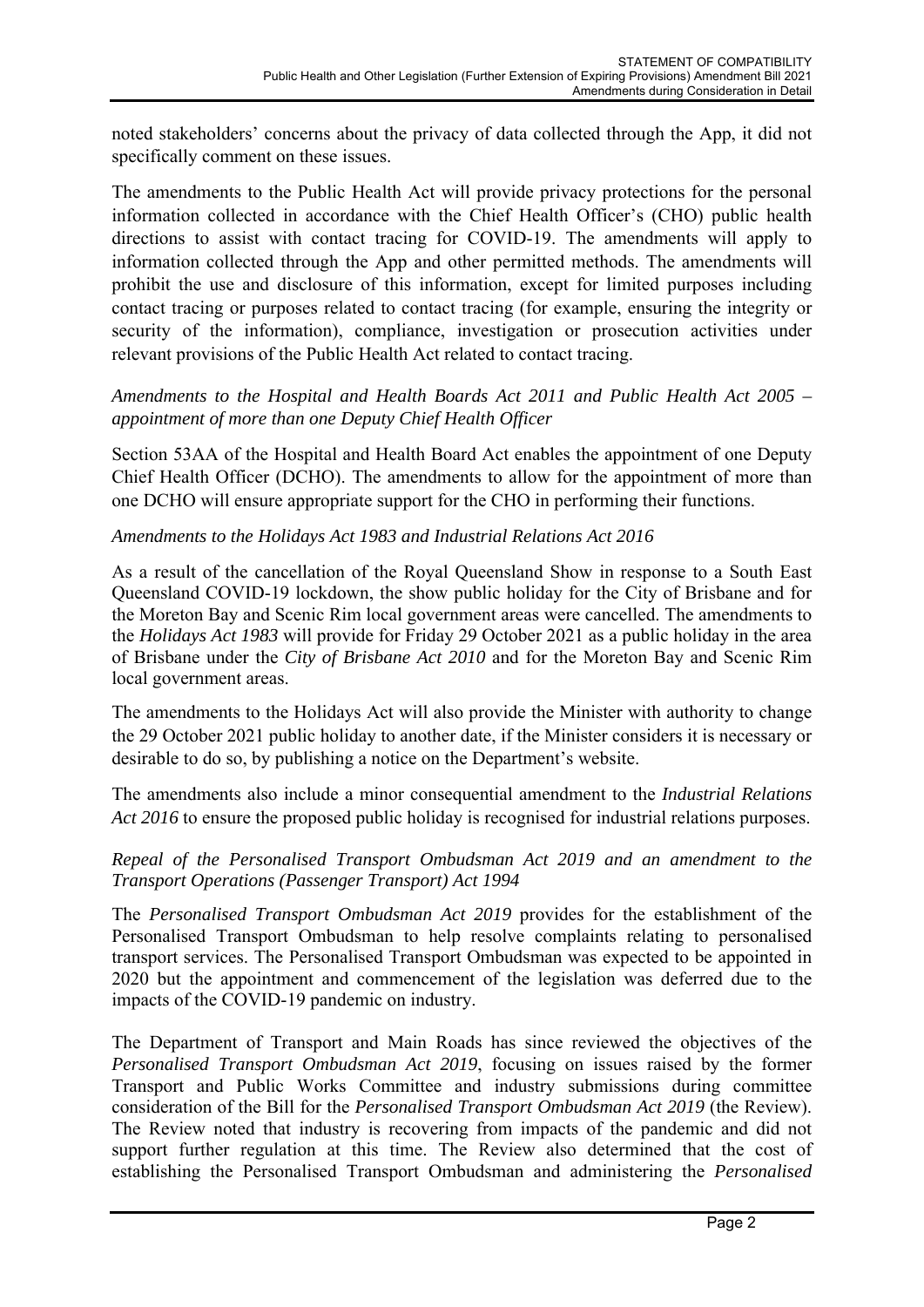*Transport Ombudsman Act 2019* would outweigh any potential benefits of the Personalised Transport Ombudsman to the personalised transport industry and users of personalised transport services.

The amendments repeal the *Personalised Transport Ombudsman Act 2019* and make a minor consequential amendment to the *Transport Operations (Passenger Transport) Act 1994*. The amendments respond to industry views and results in cost savings for government. The Department of Transport and Main Roads will establish channels for mediation of personalised transport matters and enhance existing complaints frameworks to ensure systemic issues which may arise are monitored on an ongoing basis.

### **Human Rights Issues**

**Human rights relevant to the amendments to be moved to the Bill (Part 2, Division 2 and 3** *Human Rights Act 2019***)** 

#### Amendments to *Public Health Act 2005* – privacy protections for contact tracing information

#### *Privacy and reputation*

Section 25 of the Human Rights Act provides that a person has the right not to have the person's privacy, family, home or correspondence unlawfully or arbitrarily interfered with. The right to privacy is subject to an internal limitation in that it applies only to interferences with privacy that are 'unlawful' or 'arbitrary', including interferences that are unreasonable, unnecessary, or disproportionate.

The collection of personal information for contact tracing has been a crucial part of the overall strategy for the management of COVID-19. The purpose of contact tracing is to assess the movements of a person with COVID-19 while they are infectious and determine who in the community is considered a 'close contact' or 'causal contact'. Information collected through the App is critical in assisting contact tracers to identify contacts at exposure sites. This enables the containment and appropriate response to prevent the spread of COVID-19 in the community.

Personal information collected under public health directions made by the CHO and held by public sector entities is subject to the privacy principles in the *Information Privacy Act 2009*. The Information Privacy Act provides that information should not be disclosed unless an exception applies. Exceptions include express or implied consent, if there is a threat to life or safety, and if disclosure is authorised or required by law. Another exception permits disclosure if an agency is satisfied on reasonable grounds that disclosure of the information is necessary for the prevention, detection, investigation, prosecution or punishment of criminal offences or breaches of laws imposing penalties or sanctions. The exceptions for disclosure authorised or required by law, and the law enforcement exception currently permit disclosure of personal information obtained by the App pursuant to a valid warrant.

A number of stakeholders, including the Queensland Human Rights Commission, have expressed concerns about the adequacy of the existing privacy protections applying to the personal information collected through the App and the potential for this information to be accessed and used for purposes unrelated to contact tracing under one of the exceptions in the Information Privacy Act (for example, for law enforcement).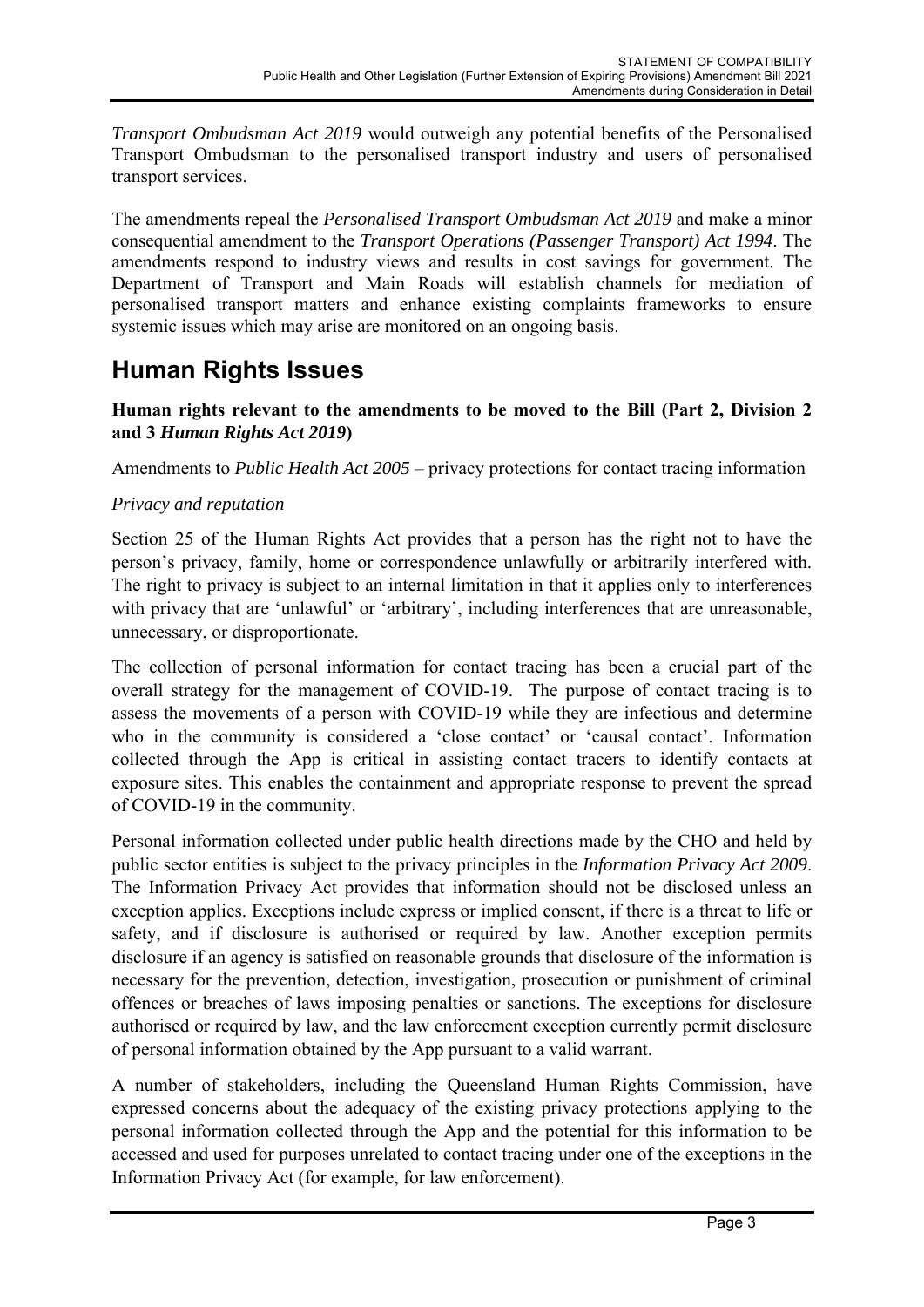Under the *Restrictions on Businesses, Activities and Undertakings Direction (No. 26)* (as at 24 August 2021) (Restrictions on Businesses Direction) made by the CHO, in limited circumstances, check-in information can be collected through alternative means other than the App. For example, the Restrictions on Businesses Direction allows a paper-based collection of information to be used if there is a temporary failure of an internet service, a safety issue such as risk of overcrowding or a remote location that does not have internet access. To the greatest extent possible, the amendments ensure equivalent privacy protections apply regardless of how the information is collected, whether through the App or a paperbased system.

The amendments will prohibit the use and disclosure of personal information collected through the App or an alternative method, except for limited purposes including:

- contact tracing or purposes related to contact tracing (for example, ensuring the integrity or security of the information);
- investigating or prosecuting an offence under 'relevant provisions' of the Public Health Act;
- ensuring compliance with 'relevant provisions' of the Public Health Act;
- deriving statistical or summary information; or
- another purpose prescribed for a COVID-19 application if the application is prescribed as one to which the privacy protections will apply under section 362MAC.

The amendments include a new offence of using or disclosing contact tracing information other than in accordance with the new provisions. The new offence carries a maximum penalty of 100 penalty units.

The amendments also provide that personal information collected through the App or an alternative method cannot be:

- accessed under any judicial or administrative order, including a decision on an application under an Act for access to information or a document such as an application under the *Information Privacy Act 2009* or the *Right to Information Act 2009*, except for an order under a 'relevant provision' of the Public Health Act;
- compelled to be produced by a person or given in evidence by a person in any criminal or civil proceeding or in compliance with a requirement under an Act or legal process, except for under a proceeding relating to a 'relevant provision' of the Public Health Act.

These amendments engage the right to privacy and reputation in the Human Rights Act.

Amendments to the *Hospital and Health Boards Act 2011* and *Public Health Act 2005* – appointment of more than one Deputy Chief Health Officer

The amendments will:

 amend the Hospital and Health Boards Act to allow the appointment of more than one DCHO position and the Public Health Act to allow the CHO to delegate their public health powers (except the power to issue a public health direction) to any person appointed as a DCHO; and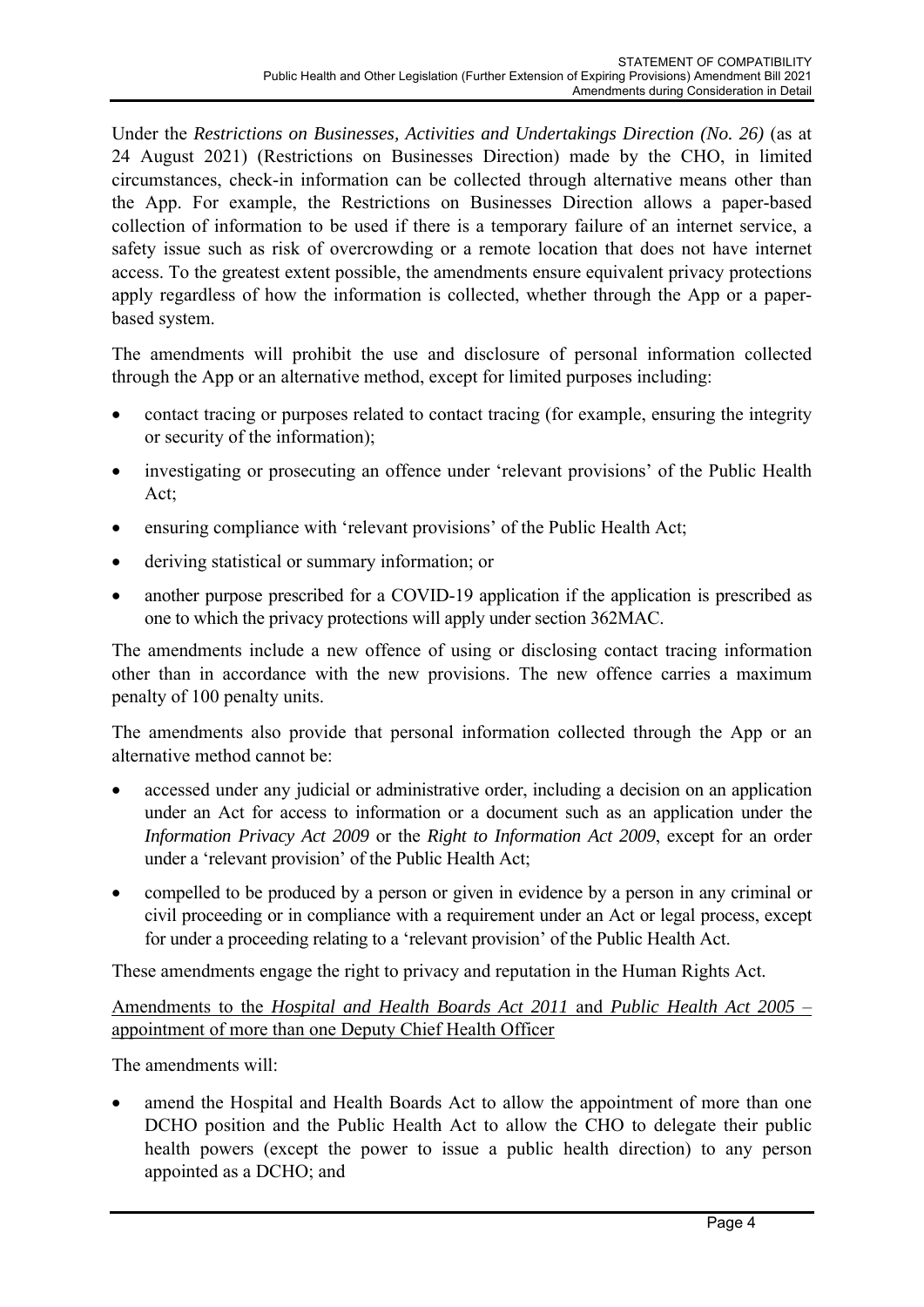clarify that protection from civil liability under the Public Service Act will extend any person appointed as a DCHO.

These amendments do not engage or limit human rights under the Human Rights Act.

Amendment to the *Holidays Act 1983* and *Industrial Relations Act 2016*

The amendments do not engage or limit human rights under the Human Rights Act*.* 

Repeal of the *Personalised Transport Ombudsman Act 2019* and an amendment to the *Transport Operations (Passenger Transport) Act 1994*

The amendments do not engage or limit human rights under the Human Rights Act because they repeal provisions that have not commenced. The repeal does not affect a person's ability to make complaints or resolve issues through existing mechanisms or State and Commonwealth regulatory oversight bodies.

#### **Consideration of whether the limitations are reasonable and demonstrably justifiable (section 13 of the Human Rights Act)**

#### Right to privacy and freedom of expression

The limit on the right to privacy is reasonable and demonstrably justified for the following reasons.

(a) the nature of the right

The right to privacy is 'the right of the individual to determine for himself [or herself] when, how, and to what extent he [or she] will release personal information about himself [or herself]'.<sup>1</sup> That control over one's personal information is important for autonomy.

(b) the nature of the purpose of the limitation, including whether it is consistent with a free and democratic society based on human dignity, equality and freedom

The introduction of privacy protections and safeguards for personal information collected for contact tracing purposes, promotes the right to privacy in the Human Rights Act. The amendments do not impose any additional requirements for the collection of personal information other than information already mandated to be collected under public health directions issued by the CHO under the Public Health Act.

The privacy protections that are introduced by the amendments reduce the extent to which the right to privacy is impacted by public health directions mandating the collection of personal information through the App (or other methods) to assist with contact tracing. The amendments displace several uses and disclosures of personal information that would ordinarily be permitted under the Information Privacy Act, Right to Information Act and prevent the use of the information in legal proceedings, including civil and criminal proceedings.

<sup>1</sup> *R v Duarte* [1990] 1 SCR 30, 46.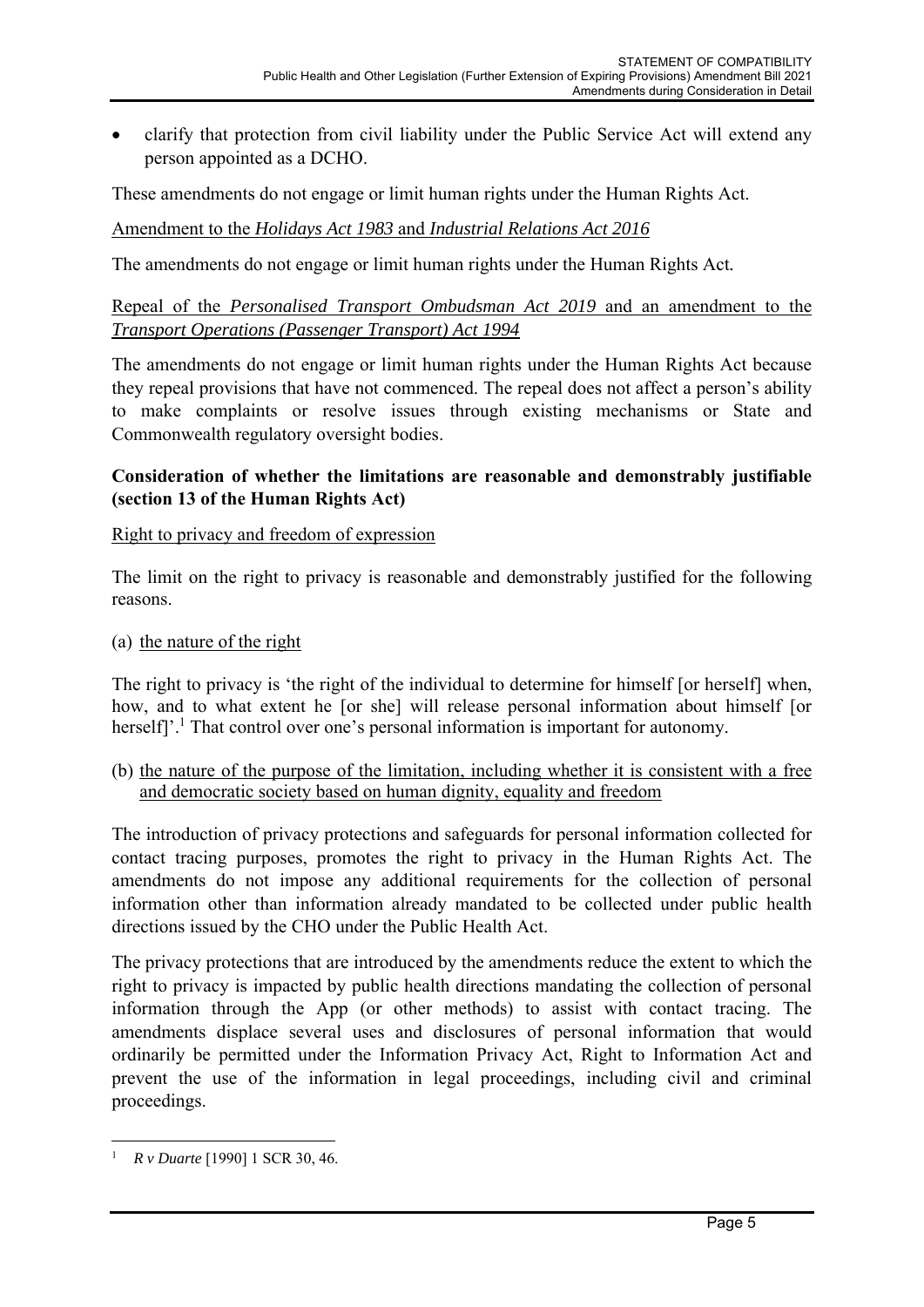The amendments provide very limited circumstances in which personal information collected through the App or other methods can be used for purposes other than contact tracing. Under new section 362MAG, the information may be used for limited purposes closely related to contact tracing and the management of the COVID-19 pandemic, including ensuring compliance with 'relevant provisions' of the Public Health Act and investigating or prosecuting an offence under 'relevant provisions' of the Public Health Act.

'Relevant provision' is defined to include chapter 3, part 3 of the Public Health Act that relates to contact tracing, and other provisions of the Public Health Act that are closely related to contact tracing or matters directly related to the COVID-19 emergency, such as failing to comply with a requirement of an emergency officer (section 346), giving false or misleading statements or documents (sections 363 and 364), and the provisions of chapter 8, part 7A about the COVID-19 emergency, including failing to comply with a public health direction (section 362D) and failing to comply with a written direction of an emergency officer (section 362J).

The purpose of ensuring personal information can be used for these purposes is to provide appropriate management of the COVID-19 pandemic and to protect human life which is consistent with the values of our society.

(c) the relationship between the limitation and its purpose, including whether the limitation helps to achieve the purpose

The use of personal information for limited purposes under the amendments provides strong privacy protections but also ensures the information can be used for matters related to compliance and enforcement activities related to contact tracing and the COVID-19 pandemic. If the information was not made available for these purposes, compliance with public health directions and requirements of emergency officers, which help to keep the public safe, may be less likely to occur.

(d) whether there are any less restrictive and reasonably available ways to achieve the purpose

The only alternative which would impose a lesser restriction on privacy, would be to provide a narrower set of provisions for which personal information could be used. However, the provisions which are defined as 'relevant provisions' have been restricted to only those provisions where there is a strong connection with the potential use of check-in information. Accordingly, there are not considered to be any other ways of achieving the purpose which would impose a lesser burden on the right to privacy.

The amendments also contain significant safeguards to protect privacy and will restrict the personal information being used for law enforcement or civil and criminal proceedings.

(e) the balance between the importance of the purpose of the limitation and the importance of preserving the human right, taking into account the nature and extent of the limitation

The limits on the right to privacy under the amendments are minor. The importance of ensuring check-in information is available for use for contact tracing and associated purposes, including compliance and enforcement activities, ensures an effective response to the COVID-19 pandemic, which protects human life and risk of disease. The importance of protecting human life outweighs the minor impacts on privacy.